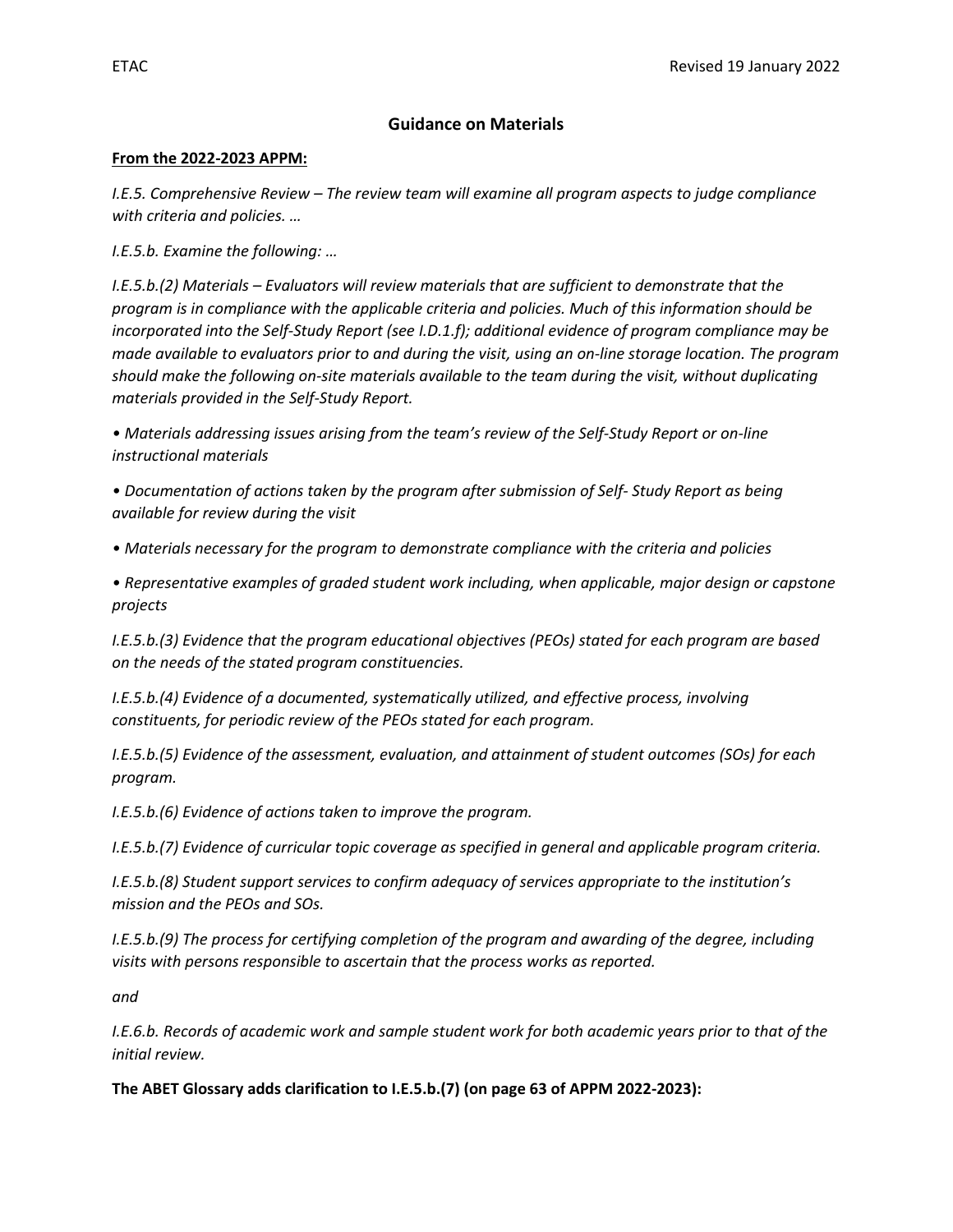*Materials necessary for the program to demonstrate compliance with the criteria and policies. These could include but are not limited to representative examples of graded student work including, when applicable, major design or capstone projects.* 

*And*

## *Student Work Examples*

*Actual student work, such as completed homework assignments, tests, quizzes, lab reports, or group projects, that have been graded. The work examples should span the grade range from excellent to poor.*

## **Guidance: What a team might request from a program (what a program should be able to provide)**

## **Introduction:**

As per the APPM, it is the program's responsibility to demonstrate compliance with all applicable criteria, policies and procedure. These are materials that the team may request as evidence of compliance, if not previously provided as part of the Self-Study Report.

| <b>Criterion</b>                                                                     | <b>Materials</b>                                                                                                                                                                                                                            |
|--------------------------------------------------------------------------------------|---------------------------------------------------------------------------------------------------------------------------------------------------------------------------------------------------------------------------------------------|
| 1: Students<br>(APPM Sections I.E.5.b.(8) &<br>I.E.5.b.(9)                           | Any additional transcripts requested by the team along with<br>backup cover memos, graduation check sheets, degree<br>audit reports.<br>Backup documentation for course substitutions or<br>prerequisite waivers.                           |
| 2: Program Educational<br>Objectives<br>(APPM Sections I.E.5.b.(3) &<br>I.E.5.b.(4)) | Instruments used to involve constituencies in the PEO<br>review process.<br>Representative data from constituency review instruments<br>and their analyses.<br>Minutes of meetings or other evidence where PEO's are<br>reviewed, approved. |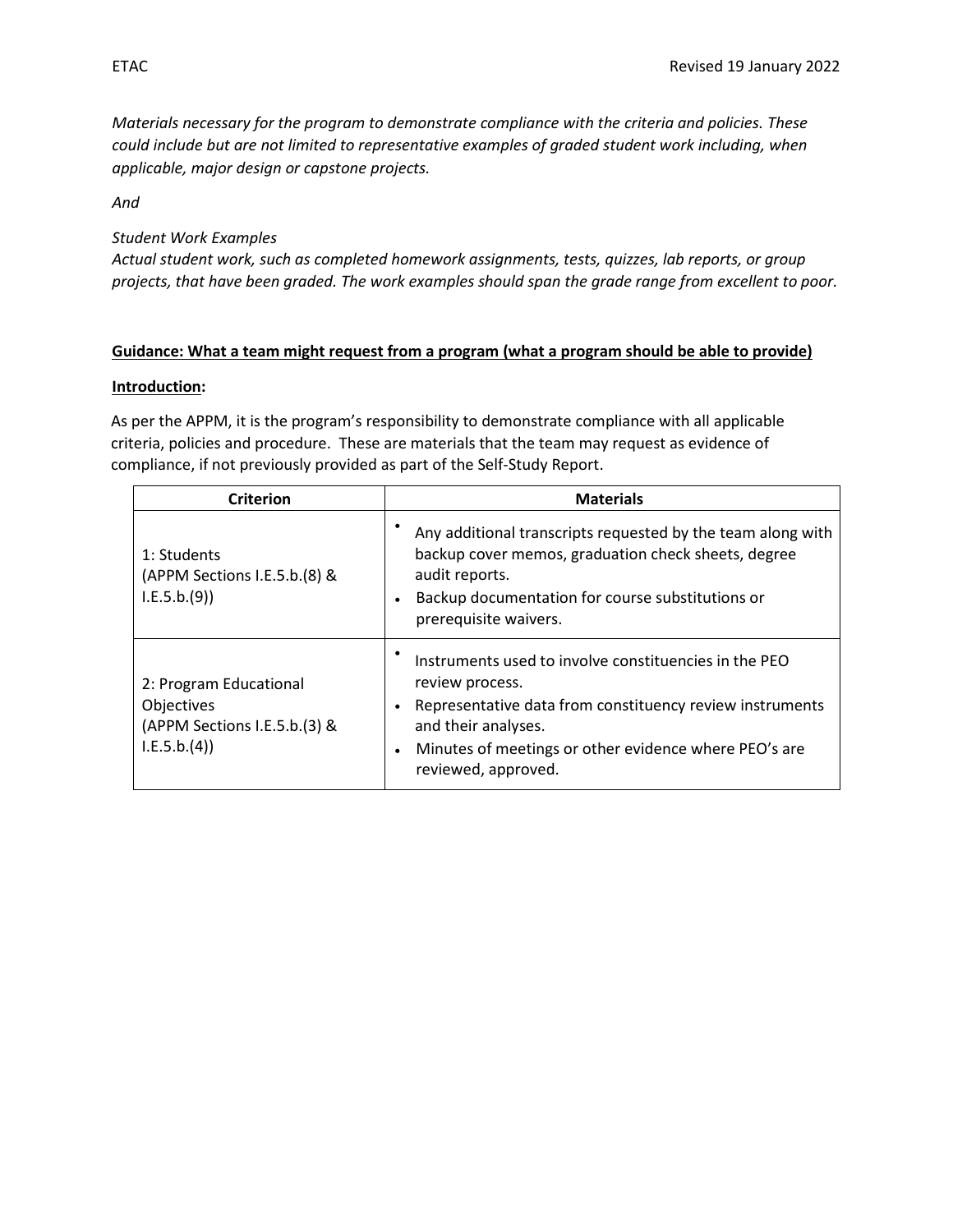| 3: Student Outcomes                                                      | Minutes of meetings or other evidence where student<br>outcomes have undergone periodic review and/or revision                                                                                                                                                                                                                                                                                                                                                                                                                                                                                                                                                                                                                                                                                                                                              |
|--------------------------------------------------------------------------|-------------------------------------------------------------------------------------------------------------------------------------------------------------------------------------------------------------------------------------------------------------------------------------------------------------------------------------------------------------------------------------------------------------------------------------------------------------------------------------------------------------------------------------------------------------------------------------------------------------------------------------------------------------------------------------------------------------------------------------------------------------------------------------------------------------------------------------------------------------|
| 4: Continuous Improvement<br>(APPM Sections I.E.5.b.(5) &<br>I.E.5.b.(6) | Representative examples of student work used for<br>$\bullet$<br>assessment and the assessment tool (rubric, grading<br>checklist, etc.) used to assess that student work<br>When applicable, major design, capstone, or<br>comprehensive project examples and related assessment<br>tool (rubric, etc.) as related to program student outcomes.<br>Student outcome attainment data, related evaluation<br>$\bullet$<br>instruments, and summaries of evaluation analyses.<br>Results of student outcome attainment evaluation used as<br>$\bullet$<br>input for continuous improvement actions of the program.<br>Documentation of faculty consideration of possible program<br>$\bullet$<br>improvements resulting from evaluation of student<br>outcome attainment.<br>Program improvement actions from sources other than<br>assessment and evaluation. |
| 5: Curriculum<br>(APPM Section I.E.5.b.(7))                              | Evidence, e.g., sampling of student work, that demonstrates<br>the breadth and depth of topic coverage and verifies the<br>coverage of curricular elements specifically listed in<br>Criterion 5 of the General Criteria and in any applicable<br>Program Criteria.<br>Representative examples of major design/capstone<br>$\bullet$<br>project/comprehensive project reports, as applicable.<br>Documentation demonstrating ETAC-criterion required<br>$\bullet$<br>input by program's advisory committee.                                                                                                                                                                                                                                                                                                                                                 |
| 6: Faculty                                                               | Only if there are changes to the faculty or their loads after<br>$\bullet$<br>the Self-Study Report was submitted.                                                                                                                                                                                                                                                                                                                                                                                                                                                                                                                                                                                                                                                                                                                                          |
| 7: Facilities                                                            | As applicable, SDS and MSDS, lab safety procedures and<br>instructions, and inspection reports.                                                                                                                                                                                                                                                                                                                                                                                                                                                                                                                                                                                                                                                                                                                                                             |
| 8: Institutional Support                                                 | Only if there are changes in Institutional Support that<br>٠<br>occurred after the Self-Study Report was submitted                                                                                                                                                                                                                                                                                                                                                                                                                                                                                                                                                                                                                                                                                                                                          |
| Program Criteria (if applicable)                                         | Materials for evidence of inclusion of curricular topics cited<br>$\bullet$<br>by the applicable program criteria.<br>Faculty qualifications if stated in the Program Criteria.<br>٠                                                                                                                                                                                                                                                                                                                                                                                                                                                                                                                                                                                                                                                                        |

- Materials addressing any issues arising from the team's review of the Self-Study Report or on-line instructional materials
- Documentation of actions taken by the program after submission of the Self-Study Report
- Documentation referenced in the Self-Study Report as being available to the team for review during the visit